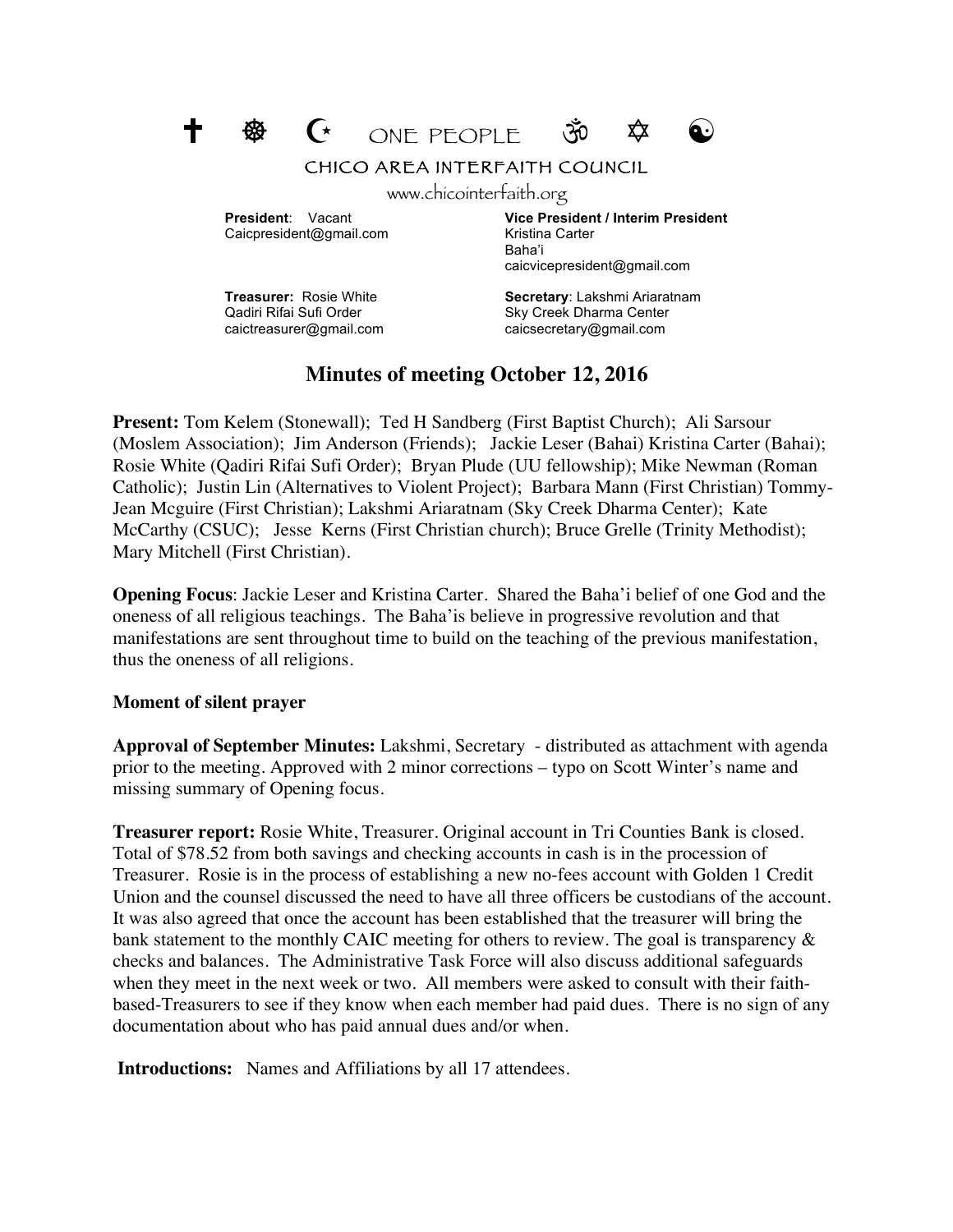## **Discussion Items:**

CAIC Annual Dinner 10/18: Update was given by various committee's:

Food, Set-Up and Decorations: Tommy-Jean – arrangements for set up and food are coming along well. We'll need help on the day of the event with set up, food service and clean up, please contact Tommy-Jean if you are available. There was a sign up of those who wanted to help and 9 individuals signed up. Set- up starts at 3 pm.

Program: Kate - The program by the students is progressing well, the videos are almost ready. She requested Council members to help facilitate small group discussions and try to make sure that there is at least one member at each table. CSUC is paying for the students food, \$1,000.00 One University staff will be available to pay with a credit card at the time of purchase. Tommy-Jean will coordinate with this person, when purchasing items for the dinner. CAIC Interim President was asked to do the opening remarks at the dinner and Kate would MC the rest of the event.

## **CAIC Business and Reports**

**Administrative Task Force**: has met once and will meet again soon to work on the by-laws to prevent any recurrence of the situation we are in.

**Restorative Justice (RJ) Task Force:** The three officers, Jim Anderson and Kim Felix (former treasurer) met with Tami Ritter and Michael Coyle, the RJ facilitators on Monday the  $10<sup>th</sup>$ . Tami was trying to meet with Jim Henson – we heard from him Tuesday, the  $11<sup>th</sup>$  night that he was in a hospital in Vallejo and was discharged that evening. After she meets with him we'll schedule the RJ Conference.

In the RJ process the facilitators meet with the perpetrator and those harmed separately and then arrange a time for a RJ Conference (or sometimes called RJ Circle) with both parties, to arrive at a suitable resolution.

### At the Conference:

The perpetrator will be asked the following questions, to respond to challenging behavior:

- What happened?
- What were you thinking of at that time
- What have you thought about since?
- Who has been affected by what you have done? In what way?
- What do you think you need to do to make things right?

Those harmed by other's actions will be asked these Restorative questions to help them:

- What did you think when you realized what had happened?
- What impact has this incident had on you and others?
- What has been the hardest thing for you?
- What do you think needs to happen to make things right?

Since this situation is complex as not only the three remaining three officers who had to deal with this, but the entire Council has been affected by the action, we discussed who would